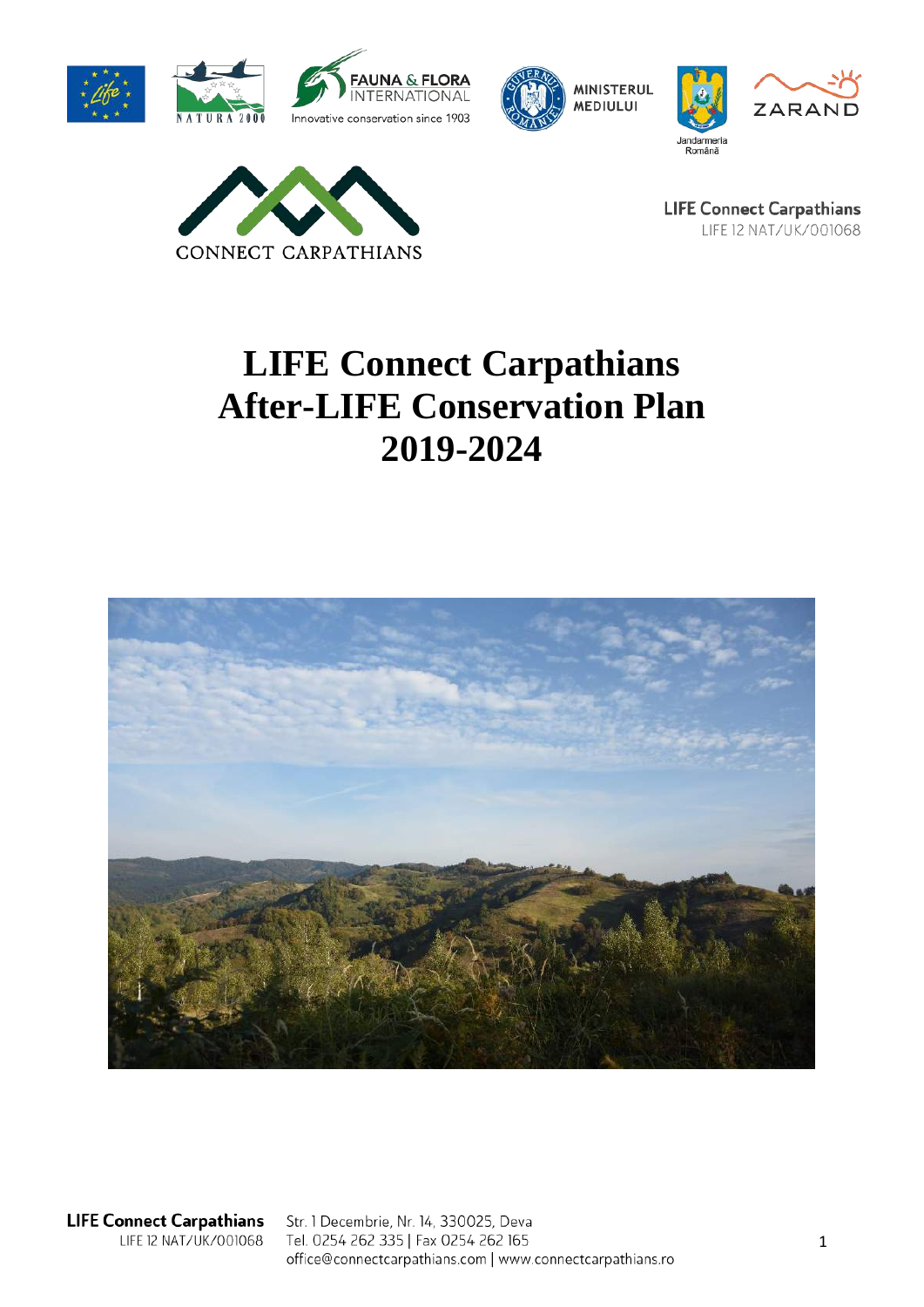## **Project Details**

Enhancing landscape connectivity for brown bear and wolf through a regional network of NATURA 2000 sites in Romania

| Project duration:                                                                    | 01 September $2013 - 28$ February 2019 |  |
|--------------------------------------------------------------------------------------|----------------------------------------|--|
| Total cost:                                                                          | €3,264,811                             |  |
| EU contribution:                                                                     | €2,448,608                             |  |
|                                                                                      |                                        |  |
| Coordinating Beneficiary:                                                            | Fauna & Flora International            |  |
| <b>Associated Beneficiaries:</b><br>General Inspectorate of the Romanian Gendarmerie |                                        |  |
|                                                                                      | Ministry of Environment, Romania       |  |
|                                                                                      | Asociatia Zarand, Romania              |  |
|                                                                                      |                                        |  |
| Project Area:                                                                        | Apuseni-Southern Carpathian Corridor   |  |
|                                                                                      |                                        |  |
| Project website:                                                                     | http://connectcarpathians.ro/          |  |

Project co-financed by the LIFE +Nature funding programme of the European Commission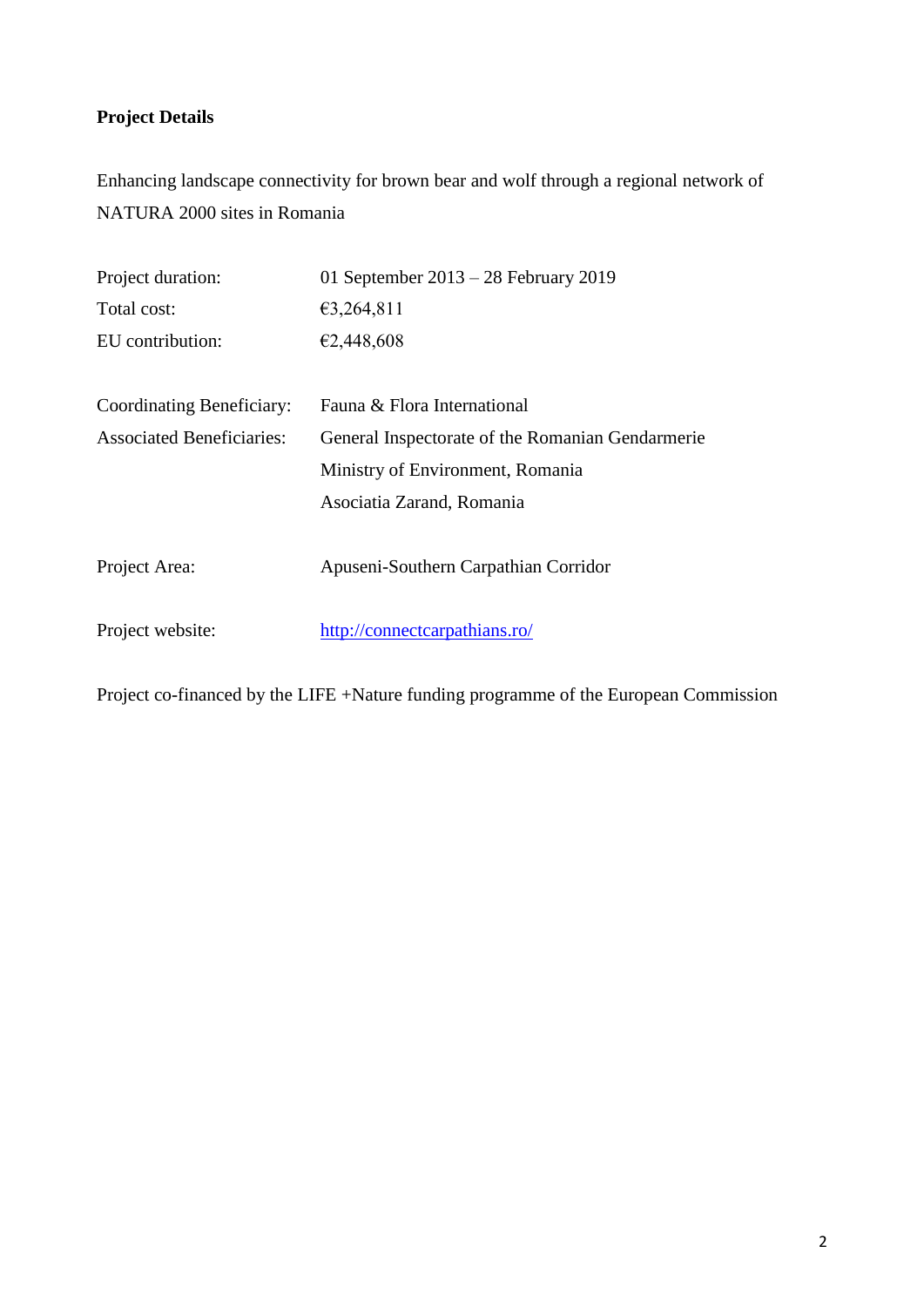#### **1. Project overview and current situation**

#### **1.1 Project context**

The Carpathian Mountains are an important biodiversity reservoir for brown bear (*Ursus arctos*) and wolf (*Canis lupus*) in Europe. An assessment of environmental suitability for large carnivores identified the isolation of the Apuseni Mountains (Western Carpathians) from the Southern Carpathians in Romania as a pressing conservation issue. The Apuseni and Southern Carpathians are connected via a landscape corridor that is increasingly fragmented but remains the only route through which bears, wolves and other wildlife can move between these two mountain regions. It is therefore crucial to maintain landscape connectivity within this corridor to ensure that bear and wolf populations in the Apuseni Mountains do not become demographically, genetically or ecologically isolated and to achieve and maintain the Favourable Conservation Status (FCS) of both species in this region of Romania. A key part of a long-term initiative to establish and maintain an ecological network in this landscape, the LIFE Connect Carpathians (LCC) project directly addressed the key drivers of landscape fragmentation in the Apuseni-Southern Carpathian corridor.

#### **Area/location**

The LCC project area comprises of 17 Natura 2000 sites spanning 8 counties and covering some 4,300km<sup>2</sup> . The Apuseni-Southern Carpathian Corridor (hereinafter referred to as the Corridor), is dominated by a complex of largely natural ecosystems with an exceptional diversity: a landscape of old growth forests, semi-natural deciduous and coniferous woodland, lakes, rivers, valley wetlands, cliffs and caves. This 150 km long corridor comprises of a network of 17 Natura 2000 sites covering 434,935 ha as listed below.

| ROSCI0002: Apuseni                                | 75.943 ha | ROSCI0070: Drocea                                     | 26,108 ha |
|---------------------------------------------------|-----------|-------------------------------------------------------|-----------|
| ROSCI0324: Muntii Bihor                           | 20.884 ha | ROSCI0407: Zarandul de Vest                           | 8,888 ha  |
| ROSCI0042: Codru Moma                             | 24,650 ha | ROSCI0064: Defileul Muresului<br>Inferior             | 34,149 ha |
| ROSCI0291: Coridorul M. Bihorului –<br>Codru Moma | 7,591 ha  | ROSCI0355: Podisul Lipovei-Poiana<br>Rusca            | 35.738 ha |
| ROSCI0298: Defileul Crisului Alb                  | 16,558 ha | ROSCI0250: Tinutul Padurenilor                        | 7,174 ha  |
| ROSCI0289: Coridorul Drocea - Codru<br>Moma       | 3.229 ha  | ROSCI0219: Rusca Montana                              | 12,747 ha |
| ROSCI0325: Muntii Metaliferi                      | 14,302 ha | ROSCI0292: Coridorul Rusca<br>Montana - Tarcu-Retezat | 24.443 ha |
| ROSCI0217: Retezat                                | 43.560 ha | ROSCI0126: Muntii Tarcu                               | 58,656 ha |
| ROSCI0406: Zarandul de Est                        | 20.315 ha |                                                       |           |

#### **Target species -** *bear and wolf*

The Corridor is especially important for large carnivores, which require large territories and areas through which to disperse. Official figures from 2016 (MoE, 2016) estimate that Romania's bear population is between 6,050 and 6,640 individuals, which represents circa 40% of the EC's bear population (15,000 to 16,000 (LCIE, 2016)). It is estimated that the Apuseni Mountains are home to nearly 5% (260-320 individuals) of the national population and the official data from the County Environmental Protection Agencies (EPA) indicates around 663 bears within the Corridor, including Retezat National Park and Apuseni Nature Park.

Official figures in 2016 (MoE, 2016) estimate that Romania's wolf population is around 2,840 individuals, representing circa 21.8% to 20.2% of the EC's wolf population (13,000-14,000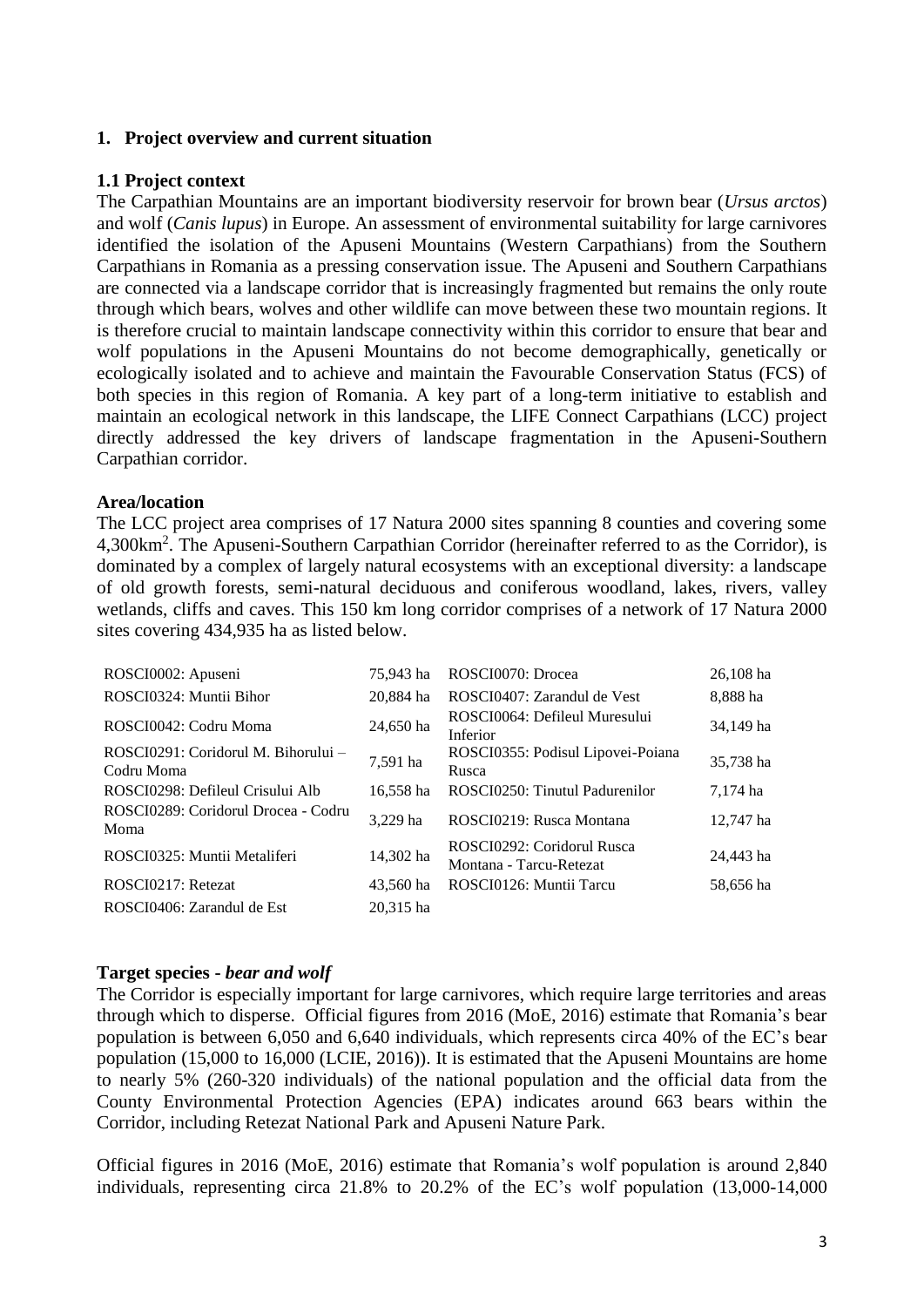(LCIE, 2016)). Official data gathered from EPA in the same year indicates that around 801 wolves are present within the Corridor, representing approximately 28.2% of Romania's wolf population, or 6% to 8% of the wolf population within the EC.

#### **Socio-economic context**

There are approximately 200,000 inhabitants living in rural towns and villages located in and adjacent to the project area. Outside of the main towns, agriculture and forestry based livelihoods predominate. The Corridor is a living landscape and it is critical that any approach taken to conserve the connectivity and its species be integrated, delivering conservation in ways that also take into account the needs and values of local people who live and work in the landscape. Conservation is often seen as an obstacle to development and the project's actions could be perceived locally to impact on local people.

The social, economic and cultural landscape of the region is undergoing significant change as a result of many factors, including unrestrained economic growth and accession of Romania into the EU. The region suffers from chronic rural de-population, with the size of the community of Petris (located at the centre of the Corridor) decreasing by 50% within the last 30 years, for example. The majority of the rural population are dependent on small-scale agriculture and in some communities levels of vulnerability are high with the majority struggling to secure daily food requirements. Results from the project's knowledge, attitudes and perceptions survey suggest that the majority of adults (50%) visit the forest weekly to obtain food or resources.

Evident socio-economic impacts in the region include the abandonment of agricultural land, increased pressure on the forest with illegal logging, increased poaching and visible poverty. Community spirit and morale is in many areas extremely low. This combination of demographic change, lack of motivation, isolation from markets and lack of experience and apathy towards decision-making processes, provides a significant challenge in engaging the community in conservation activities. With some 36 identified main groups with a stake or interest in the Corridor, including up to 201 hunting concessions, stakeholder engagement is particularly complex.

#### **Threats**

Key threats to the long-term functional connectivity of the Corridor include the fragmentation of the landscape by infrastructure development and changes to land-use. Threats are also posed by inadequate management plans and policies for conserving bear and wolf and for cohesively managing the ecological network of Natura 2000 sites. Conflict between people and wildlife and poaching impact directly on priority species and inhibit co-existence. Negative perceptions and attitudes of stakeholders towards conservation and bears and wolves enable many of the activities and behaviours that result in negative impacts on the landscape and priority species. While the lack of knowledge of the ecology of bear and wolf and low conservation capacity within this region prevents the development of suitable management plans and the delivery of actions to ensure their effective conservation.

#### **1.2 Aims and objectives**

Commencing 1<sup>st</sup> September 2013 the 5.5 year LCC Project aimed to secure the connectivity of the Corridor for bear and wolf. By implementing the objectives below, the project sought to maintain the functional connectivity of the Corridor and prevent bear and wolf populations from being isolated, thus enhancing the Favourable Conservation Status of these species. The project objectives were to: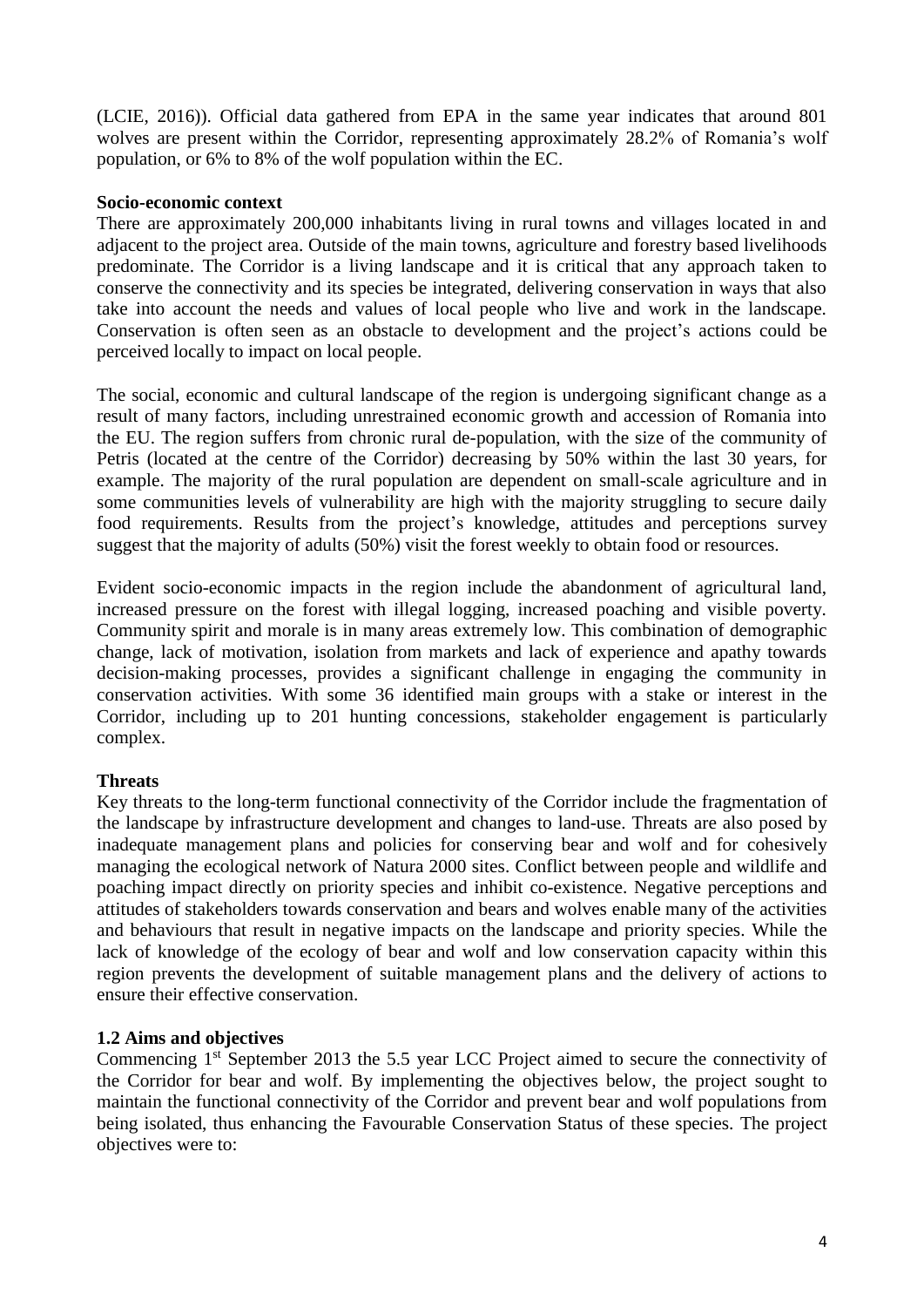- Increase functional connectivity through the securing and restoring of critical habitat and landscape features as (micro) corridors through a connectivity pinch point and the promotion of sympathetic land management in the wider area.
- Address the direct threats, namely human-wildlife conflict and poaching, to bears and wolves and associated prey species within the Corridor, and to build back local knowledge to allow the co- existence of humans and large carnivores.
- Promote integrated conservation of the landscape through developing the information base and capacity of responsible agencies and developing Regional Species Action Plans and harmonised forestry and hunting strategies for the bear and wolf, their habitats and prey, in the Corridor.
- Enhance the awareness and support of the local population and other stakeholders for the conservation of the bear and wolf and the Natura 2000 sites in the Corridor.

#### **1.3 Results**

The LCC Project ended on 28<sup>th</sup> February 2019 having successfully achieved all of the Project objectives (section 1.2). A detailed description of the Project's results is provided in the Project's Final Report. An overview and summary of the results is provided below.

The project has provided a model for interventions at both the landscape and local scale to address connectivity issues, from which others may now learn. The project adapted and applied best practices and demonstrated new approaches, translating the theory of landscape conservation and connectivity, into practice on the ground. The focus on halting the decline of two priority species – the bear and wolf – through increased enforcement, the addressing of human-wildlife conflict and the coordination of future conservation actions through regional species actions plans, supports improvements in the conservation status of the priority, and other, species that share this landscape. The project promoted regional cooperation between 17 Natura 2000 sites, helping ensure good management and strengthening their combined approach to the conservation of bear, wolf and connectivity within this landscape. In this way benefiting other important carnivores such as the lynx and reinforcing Natura 2000 network functionality. The results of key project actions are summarised as follows:

 **Stakeholder engagement and socio-cultural assessments to promote integrated conservation and raise awareness for long-term conservation** 

A participatory approach was adopted throughout all project actions, and stakeholders were engaged through meetings, workshops, training and public events and in direct implementation of conservation actions. The project directly engaged with just over 2,600 participants representing more than 260 organisations from public authorities to members of local communities and hunters and foresters. Surveys indicate that participants directly engaged in the project have an increased awareness of bears, wolves and landscape scale conservation, are more supportive of conservation and have an increased capacity for implementing landscape scale conservation.

 **Facilitate coexistence between people and large carnivores by reducing the levels and severity of damages**

An Intervention Team was established, in partnership with the Gendarmerie, to respond to dangerous incidences with wildlife. The team was authorised to operate by the Hunedoara County Prefect. Uniquely for Romania, all responsible authorities with competencies for managing wildlife agreed and signed a protocol enabling and supporting the operation of the Intervention Team across multiple counties and disciplines for the duration of the project. The Intervention Team was very active and responded successfully to a range of issues including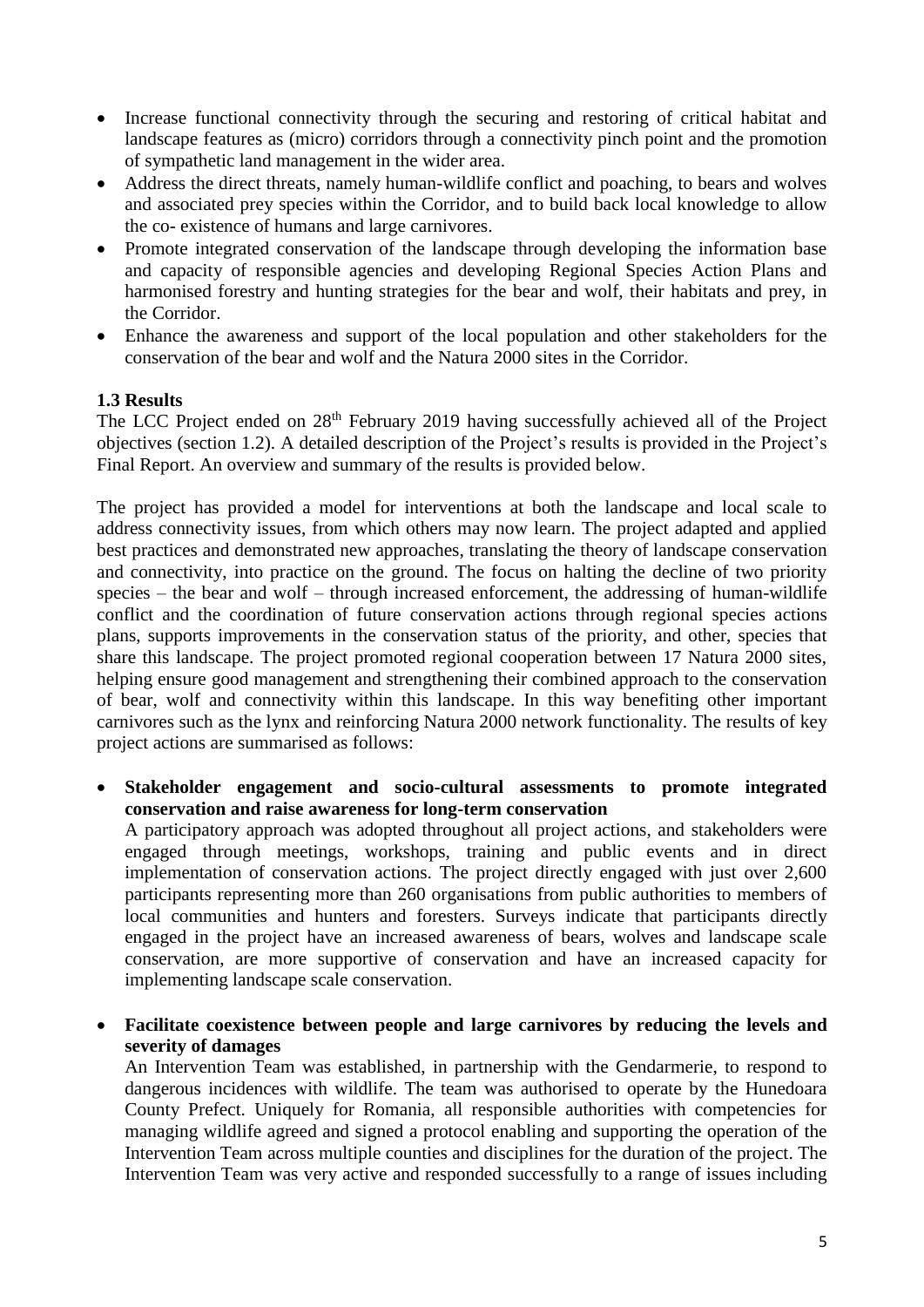releasing bears from snares, translocating a problem bear, preventing human injuries from dangerously habituated bears, and damages to livestock and property by bears and wolves and other problematic species.

The deployment of electric fences and Carpathian shepherd dogs to guard livestock reduced damages and demonstrated that such methods can be 100% effective when used correctly. Support to farmers to access the Government's damage compensation scheme was also provided, as well as advising and supporting the Damage Inspection Commission and providing advice on damage prevention measures and deterrence to prevent further damages.

#### **Reduce poaching as a direct threat to bears and wolves**

The Gendarmerie created two specialised Mountain Units in the Corridor, which were equipped and trained by the project, enabling the Units to conduct anti-poaching patrols. The enhanced presence of Gendarmerie Units and effective anti-poaching patrols has, according to official reports, reduced the levels of wildlife crime in the Corridor. The Gendarmerie has shared experiences with Gendarmerie units in Italy, Spain and Switzerland and is currently seeking to establish new anti-poaching units within Romania.

#### **Increasing the information base and level of knowledge for development of conservation management plans**

A broad suite of ecological surveys and spatial analyses were implemented to assess the conservation status of bears and wolves. While large areas of suitable habitat for both species were identified, and no evidence for the genetic isolation of bears and wolves was found, the connectivity of the Corridor has decreased due to new (unforeseen by the Project) road improvement schemes in the north-east and south-east of the Corridor and a railway upgrade project between Arad-Simeria.

#### **Harmonisation of Forestry and Hunting approaches to include conservation objectives**

The potential impacts of modern forest and hunting practices on bear and wolf were assessed and guidelines and advice were provided to hunters and foresters to ensure that practices included conservation objectives. Forest management plans were amended to take into account Natura 2000 site (conservation) management plans. Hunters were engaged in monitoring wildlife and in supporting farmers to prevent damages of crops and livestock by bears and wolves.

#### **Securing connectivity and restoring critical habitat**

Connectivity across the Mures River Valley, a critical pinch-point in the Corridor, has been increased through the purchase of 133 hectares of mostly abandoned arable land, circa 45 hectares of which has now been cleaned of invasive scrub *Amorpha fruticosa* and restored to forest habitat, which facilitates wildlife movement.

#### **Promoting long-term conservation through Regional Species Action Plans for bear and wolf**

Results from across the project's actions were used to develop conservation actions to be implemented through Regional Species Action Plans (RSAP), one for bear and one for wolf. The RSAPs were widely consulted on and have been formally approved by the Ministry of Environment for implementation post project.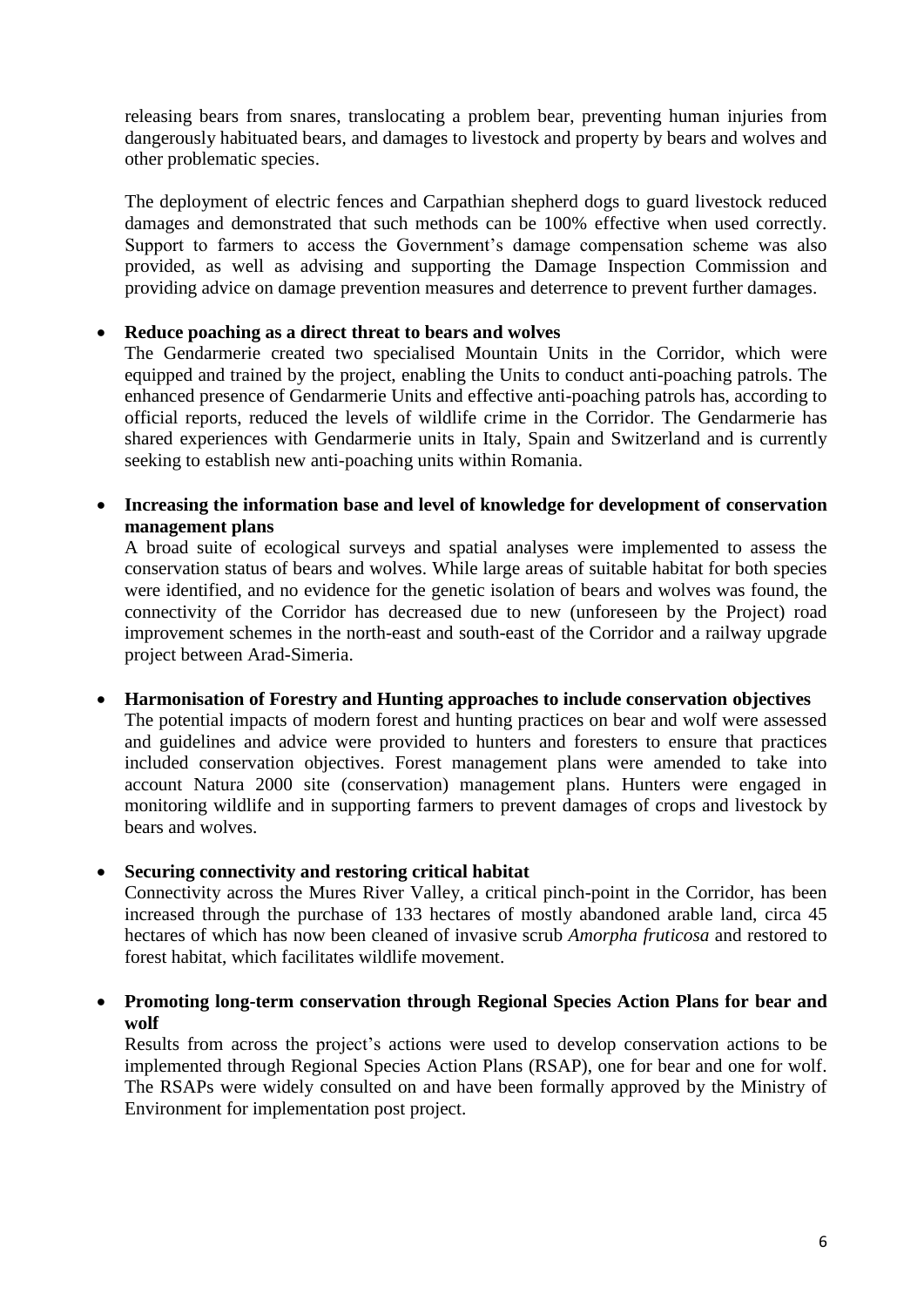#### **Ecosystem Services**

A range of studies were undertaken (on forestry, connectivity and agricultural services) and tools used to determine ecosystem services available within the Corridor, and the project's impact on these. These show that the project has contributed significantly to ecosystem services including provisioning - employment and firewood, regulation – sequestration and pollination, supporting – genetic diversity and cultural and conservation investment.

#### **Community benefits**

Project assessments clearly indicate positive increases in well-being amongst community stakeholders engaged by the project*,* including increased knowledge, economic benefits through employment and the deployment of wildlife damage prevention measures. Ultimately these translate into increased stakeholder tolerance towards wildlife. While the project contributed to well-being, there were a number of negative changes experienced by local people within the project area, but beyond the scope of the project, during the project timeframe including: continued socio-economic decline, increased timber extraction by large companies with negative economic and environmental impacts, and transient bee-keepers increasing disease risk.

#### **Communications**

A project website [\(www.connectcarpathians.ro\)](http://www.connectcarpathians.ro/) and a project Facebook page were used to communicate project activities. Brochures, leaflets, guidelines and a mobile exhibition were used to engage stakeholders in conservation through multiple participatory events including workshops, school visits and public events.

The LCC Project successfully addressed a wide range of threats to landscape connectivity and the priority species within the Corridor. However, many threats are enduring, e.g. interactions between people and wildlife, and need to be addressed consistently and effectively over the longterm. Further, the location, size, habitat and land use structures and other complexities of the Corridor, and its many stakeholders and their changing interests, predetermine that continued work is required to maintain conservation gains and to address increasing or new threats to connectivity and priority species.

#### **1.4 SWOT Analysis**

Following the successful completion of the LCC Project it is necessary to identify and consider new and ongoing issues, problems and challenges facing the project area and priority species. The SWOT analysis presented on pages 9 and 10 presents the relevant strengths, weaknesses, opportunities, and threats, which help identify the main conservation needs, actions and priorities for the landscape and species to be targeted through this After-LIFE Conservation Plan.

#### **1.5 Summary of situation at project end**

#### 1.5.1 Weaknesses and Threats

Looking forward, and to ensure that the conservation gains made by the project will be sustained, and with reference to the SWOT table on pages 9 and 10, there are a number of weaknesses and threats that need to be addressed including:

#### • To priority species:

Further support to stakeholders on the implementation of approved plans and demonstration of approaches for the management of bear and wolf is required. Actions need to be monitored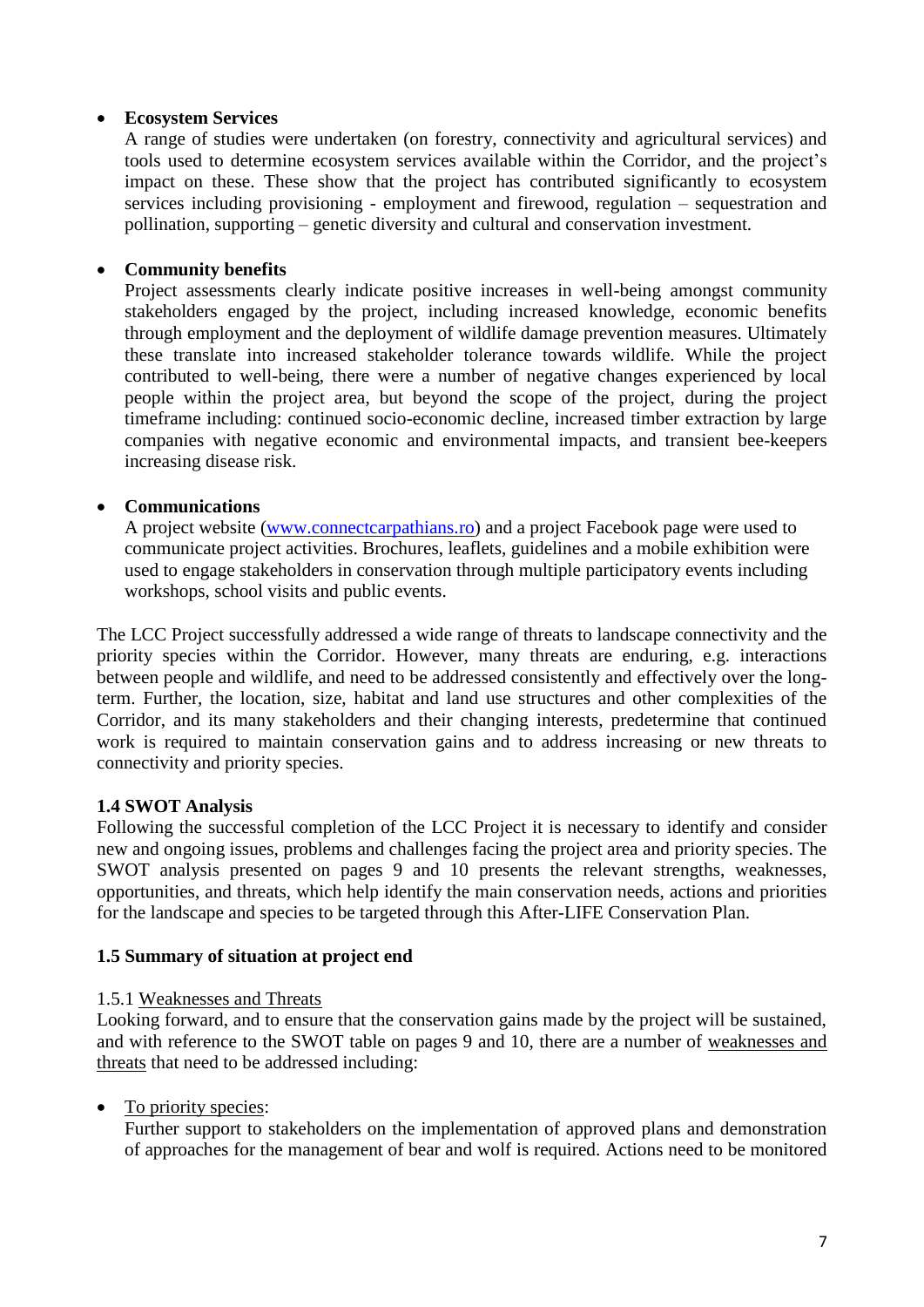and lessons need to be fed into future revision processes for policies, plans, strategies and management approaches.

• From infrastructure:

The ongoing monitoring of landscape connectivity and existing and new transport infrastructure development is required to identify where such projects impact on connectivity, especially at key pinch-points, and / or priority species, and in order to recommend and support appropriate mitigations.

• From wildlife conflict:

The ongoing management of conflicts between local people and large carnivores and other wildlife, including the application of damage mitigation measures within the Corridor and neighbouring areas is required. Conflicts may arise in new locations and mitigation measures may need to be adapted. Further support to local people to access the Government's compensation scheme, which may in the future carry the burden of increased species' numbers as a result of the success of the project, will be required.

• From poaching, wildlife related crime and incidences:

Poaching and incidences with wildlife will need to be controlled through continued support and engagement with the Mountain Gendarme anti-poaching units and the Intervention team. As project success bites, new preferred poaching locations may emerge requiring additional or up-scaled anti-poaching effort.

• From Government changes and failing community support:

Through their actions as farmers, foresters, for example, local people can present both challenges and opportunities to the conservation of the Corridor and priority species. New residents and business entrepreneurs in particular, may lack connection to the landscape, and may thus present the greatest challenges to the 'living landscape' vision. The ongoing engagement of local people in future conservation actions and the provision of benefits from these are critical to ensuring conservation gains in the long term. Positively engaged communities are also better informed and able to advocate for conservation in a changing political environment.

• From lack of capacity:

It is critical to retain an experienced, professional and locally staffed conservation team that is well connected to the stakeholder and local community network and able to access future funding opportunities for conservation and other complimentary activities including species conservation, infrastructure mitigation, land purchase, anti-poaching, wildlife crime and community activities.

Human, plant, animal disease outbreaks (linked to climate change):

It is commonly accepted that risks to biodiversity can be best ameliorated and mitigated within healthy ecosystems. The actions of the LCC and this proposed After-LIFE plan would further ensure the resilience of the Corridor to future shocks and stresses.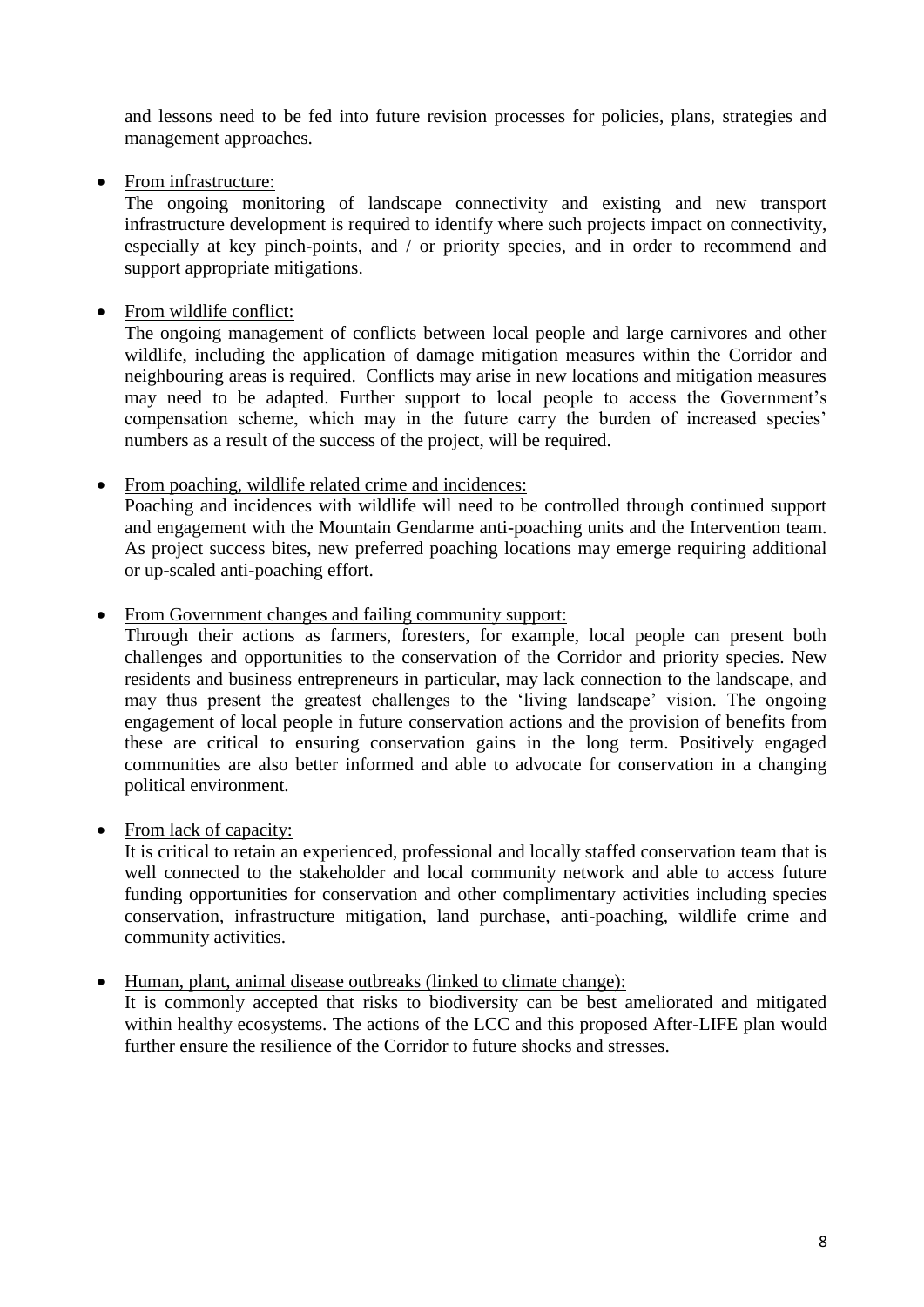# **SWOT Analysis table**

|    | <b>Strengths</b>                                                            |                | <b>Weaknesses</b>                                                  |
|----|-----------------------------------------------------------------------------|----------------|--------------------------------------------------------------------|
|    | FFI and partner staff team continues to operate post LCC Project with       |                | Lack of clear policy for management of bear and wolf at the        |
|    | funding from other sources.                                                 |                | National Level as National Management Plans wait to be             |
| 2  | Apuseni-Southern Carpathians corridor is a flagship landscape for FFI,      |                | implemented.                                                       |
|    | ensuring further investment in conservation.                                | $\overline{2}$ | Conflicts between people and large carnivores and different        |
| 3  | Regional Species Action Plans approved by the Ministry of                   |                | stakeholders persist.                                              |
|    | Environment for implementation.                                             | 3              | Development of transport infrastructure without appropriate        |
| 4  | Intervention team established, providing rapid response to emergency        |                | mitigations continues to impact on landscape connectivity.         |
|    | situations generated by dangerous wild animals and continues to be          | 4              | Limited funding opportunities for continuing conservation          |
|    | operational alongside GIRG anti-poaching units.                             |                | actions to secure connectivity.                                    |
| 5  | The presence of a state authority - the Romanian Gendarmerie - gave         | 5              | Harmonization requires significant capacity building within        |
|    | greater recognition and increased authority/gravitas.                       |                | sectors (forestry, hunting and protected areas administrations).   |
| 6  | GIRG anti-poaching units established, resourced and equipped, and           | 6              | The interest of stakeholders in harmonization depends on           |
|    | continue patrols within Hunedoara County.                                   |                | supplementary or compensatory payments.                            |
| 7  | FFI/partner ranger team established and operational post LIFE+              | 7              | Considerably long timeframes are required to assess the impact     |
|    | through a new Project.                                                      |                | of forestry and game management on species population trends.      |
| 8  | Connectivity has been secured through land purchase across the Mures        | 8              | Uncertainty in policies and responsibilities for the management    |
|    | river valley.                                                               |                | of Natura 2000 sites within the Corridor persist.                  |
| 9  | Habitat restoration and management activities on purchased land             | 9              | Poaching of wildlife continues.                                    |
|    | continue enhancing connectivity delivered through the FFI/partner           | 10             | Communications and collaboration with other responsible            |
|    | team.                                                                       |                | authorities is sometime difficult.                                 |
|    | 10 AZ and FFI built-up a good collaboration with forest administrators /    |                | 11 Difficulty in accessing timely accurate data on hunting quotas. |
|    | foresters and game managers/hunters and sectoral authorities.               |                |                                                                    |
| 11 | Guidelines for harmonization of forestry and hunting sector developed       |                |                                                                    |
|    | 12 Responsible authorities and stakeholders are more aware of the           |                |                                                                    |
|    | Corridor and engaged in its conservation.                                   |                |                                                                    |
|    | 13 Community conservation approach used land management / restoration       |                |                                                                    |
|    | activities to provide employment and benefits to local people.              |                |                                                                    |
|    | 14 FFI and partners, through the Zarand Initiative, continue to support the |                |                                                                    |
|    | sustainable development of local communities within the Corridor.           |                |                                                                    |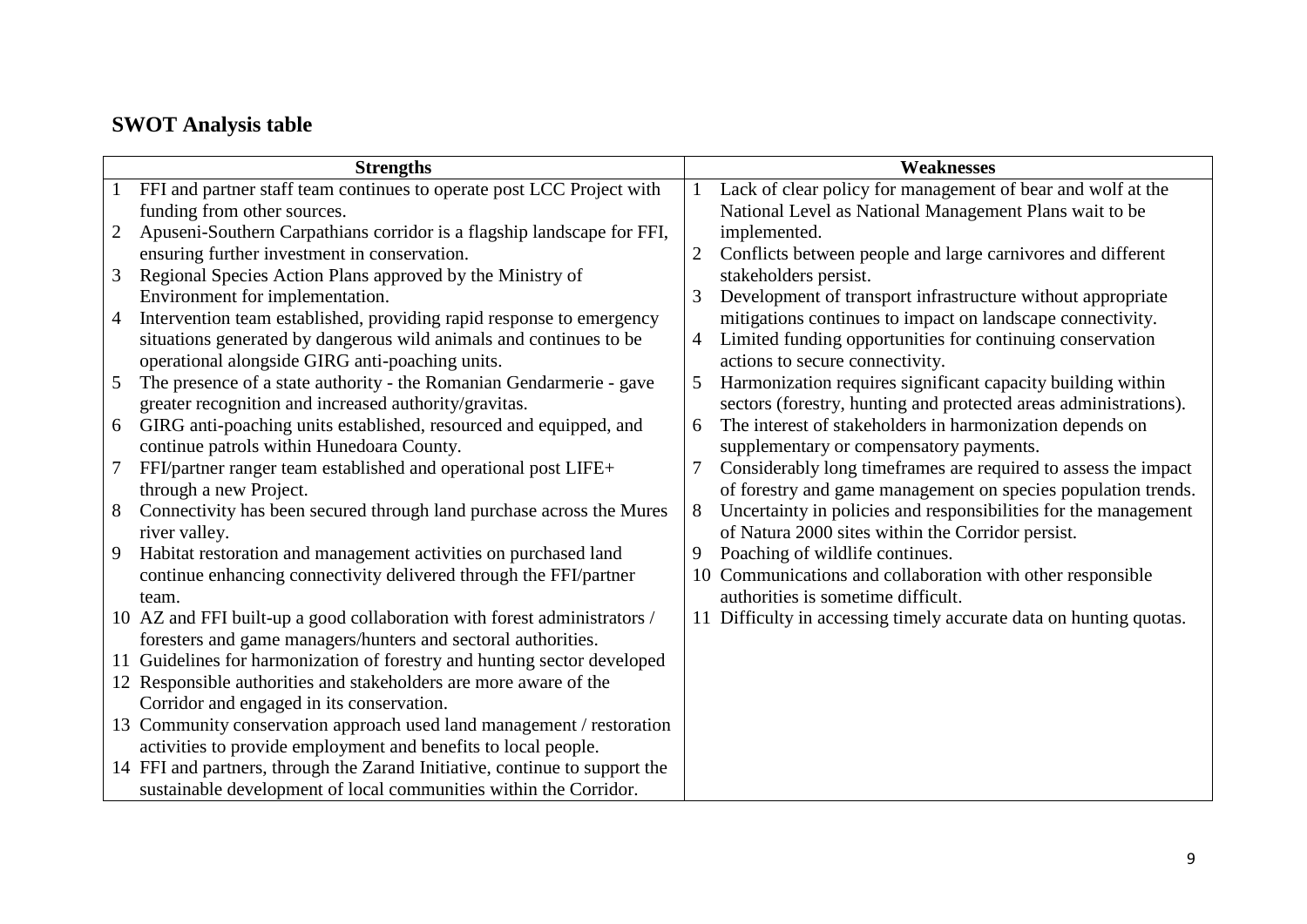|                | <b>Opportunities</b>                                                    |                | <b>Threats</b>                                                      |
|----------------|-------------------------------------------------------------------------|----------------|---------------------------------------------------------------------|
|                | MoE open to collaborate on implementation of RSAPs.                     |                | Human, plant, animal disease outbreaks (linked to climate           |
| 2              | MoE committed to using harmonisation guidelines to promote the          |                | change).                                                            |
|                | approach in Natura 2000 sites where wolves and/or bears are present.    | 2              | New residents $&$ entrepreneurs don't behave in line with 'living   |
| 3              | Effective implementation of National Management Plans for bear and      |                | landscape' vision.                                                  |
|                | wolf will build support from stakeholders.                              | 3              | Tensions / infighting amongst stakeholders.                         |
| $\overline{4}$ | Key stakeholders, hunters, communities and responsible authorities      | $\overline{4}$ | Loss of support for landscape level multi-sectorial approach        |
|                | continue to support conservation actions and want to be engaged.        |                | amongst authorities and agencies at national and local level.       |
| 5              | There is greater awareness amongst media and general public of          | 5              | Presence of large carnivores in project area leads to increased     |
|                | environmental issues.                                                   |                | human-wildlife conflict (HWC).                                      |
| 6              | Office base and team retained in Deva as platform for current and       | 6              | Project activities continue to improve the conservation status of   |
|                | future conservation delivery.                                           |                | bear and wolf which may have negative economic consequences         |
| 7              | Increased requests for partnering on projects in the region.            |                | to some stakeholder groups (e.g. hunters).                          |
| 8              | We still have the buy-in of all stakeholders.                           | 7              | Increasing levels of wildlife damages that are not mitigated for    |
| 9              | Facilitating coexistence project is building on LIFE+ work and enables  |                | may lead to increased levels of HWC.                                |
|                | sustained presence in the Corridor to mitigate HWC.                     | 8              | Construction of new roads and infrastructure without                |
|                | 10 More scrutiny of what we do and the science behind it causes us to   |                | mitigations for landscape connectivity and species could impact     |
|                | continually improve.                                                    |                | landscape at key pinch-points in the Corridor.                      |
|                | 11 Commitment to pursue further land purchases to strengthen the micro- | 9              | Changes to motorway construction mitigations could impact           |
|                | corridors and secure a larger territory of land under long-term         |                | landscape and species at key pinch-point in the Corridor.           |
|                | conservation management.                                                |                | 10 No further land available for sale in Mures or at other, to be   |
|                | 12 Land owned by FFI offers chance to develop a sustainable business    |                | identified, priority areas.                                         |
|                | approach to support land management and wider conservation actions.     |                | 11 No funds available to continue with management of land at        |
|                | 13 Innovation on habitat restoration and community conservation         |                | Mures and Vorta forest.                                             |
|                | approaches.                                                             |                | 12 No / poor implementation of Natura 2000 payments.                |
|                | 14 Positive engagement with GIRG is leading to new project ideas.       |                | 13 Understaffing and under capacity of authorities and of forestry, |
|                | 15 Clearer understanding of conservation importance and needs of the    |                | hunting and protected areas management structures                   |
|                | landscape leading to new projects focused on other priority species.    |                | 14 Continuing threats from intensive agriculture/commercial         |
|                | 16 Ongoing support of Romanian MoE and Gendarmerie.                     |                | forestry, etc.                                                      |
|                | 17 New support to Zarand community products increases sustainability.   |                | 15 Change of Government results in less / no support for            |
| 18             | GIRG can promote proposals for legislative changes to obtain greater    |                | conservation activities.                                            |
|                | competences to address wildlife crime                                   |                |                                                                     |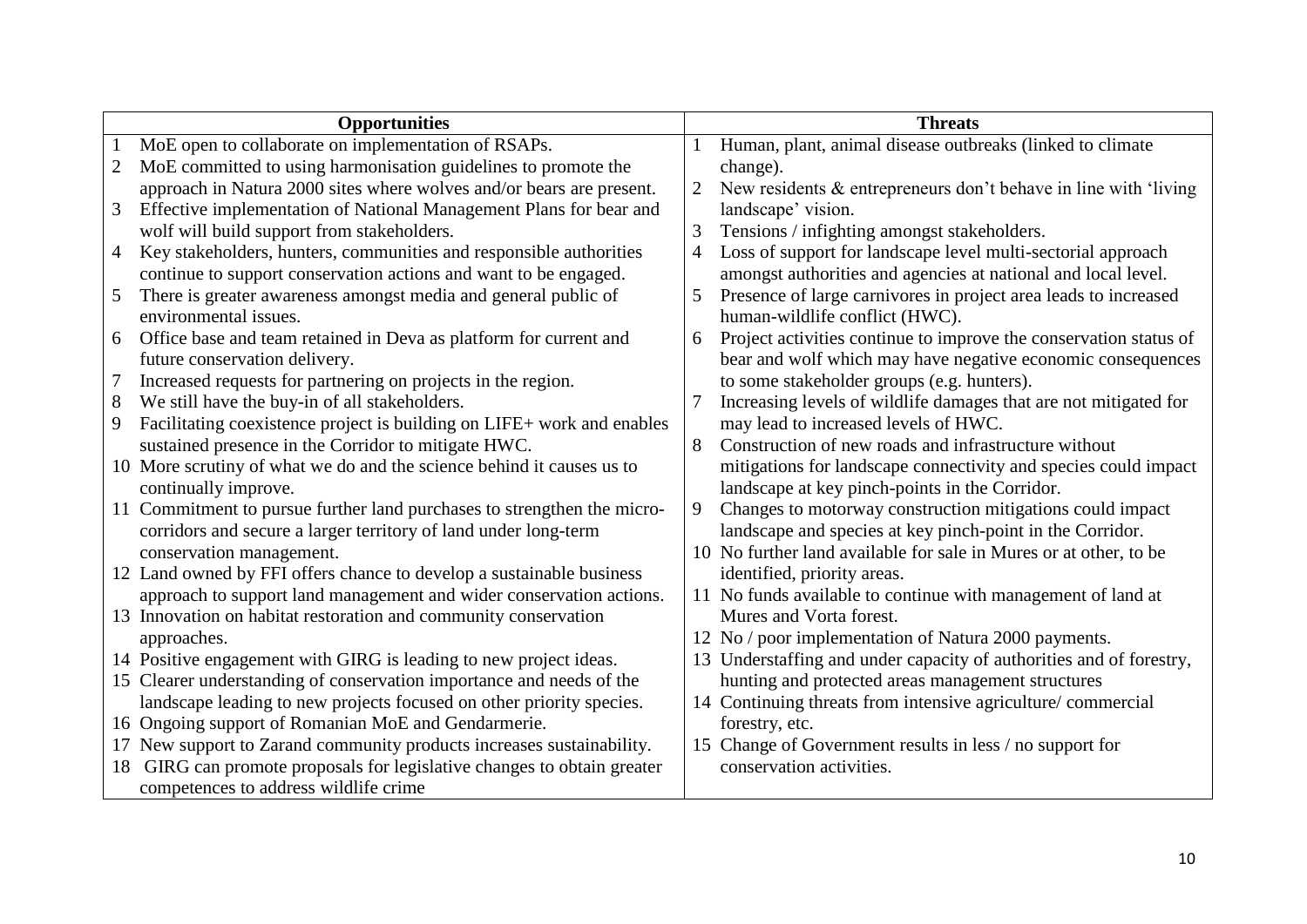#### 1.5.2 Strengths and Opportunities

The LCC Project put in place the necessary capacities (staff, plans, strategies, resources and infrastructure) to address the conservation needs and priorities identified in the initial project proposal including:

- An experienced and resourced conservation team and Government (Gendarme) antipoaching and joint intervention teams are in place and continuing with activities post project, with a motivation by the Gendarme to introduce new anti-poaching teams in new areas of Romania;
- Formal plans for the long-term conservation of priority species approved at the Governmental level, providing a basis for future conservation actions;
- Human-Wildlife Conflict actions were expanded, through a new parallel project, to an additional  $3,000 \text{ km}^2$  area connecting the project landscape to the wider southern Carpathian mountain range, which remains active and ensures continued presence also in the project area;
- Land secured through the project remains protected and is in the process of being fully restored to habitat that facilitates wildlife movement at the Mures Meadows connectivity pinch-point;
- The profile of the Corridor has been increased and responsible authorities and stakeholders are more aware of its importance and more engaged in its conservation;
- Community conservation approaches on secured land will continue to provide employment and benefits to local people;
- FFI and partners, through the Zarand Initiative, continue to support the sustainable development of local communities within the Corridor;
- There is an active interest in upscaling and deepening conservation approaches and experiences to the national level by Government stakeholders;
- The presence of an active team and increased landscape profile are leading to new opportunities to continue with the conservation of critical habitats and different priority species in the Corridor, each of which will make a direct contribution to building the resilience of the landscape and its biodiversity.

These capacities now provide the foundation / the strengths and opportunities that enable the effective continuation and expansion of the LCC project actions, as detailed below.

#### **2. After-LIFE objectives and methodology**

The LCC Project has been a fundamental and important part of a long-term initiative whose aim is to establish and maintain the ecological connectivity of the Apuseni-Southern Carpathian corridor (known locally as the Zarand Landscape). The LCC Project Coordinating beneficiary and partners continue to collaborate on post project actions designed to achieve this aim.

#### 2.1 After-LIFE objectives

The objectives of this After-LIFE Conservation Plan are as follows:

- 1. Ensure that the conservation gains made by the LCC Project will be sustained, building on the lessons learnt, results achieved and collaborative approach.
- 2. Secure connectivity of the Apuseni-Southern Carpathian corridor through land purchase, habitat management and restoration and the promotion of sympathetic land management.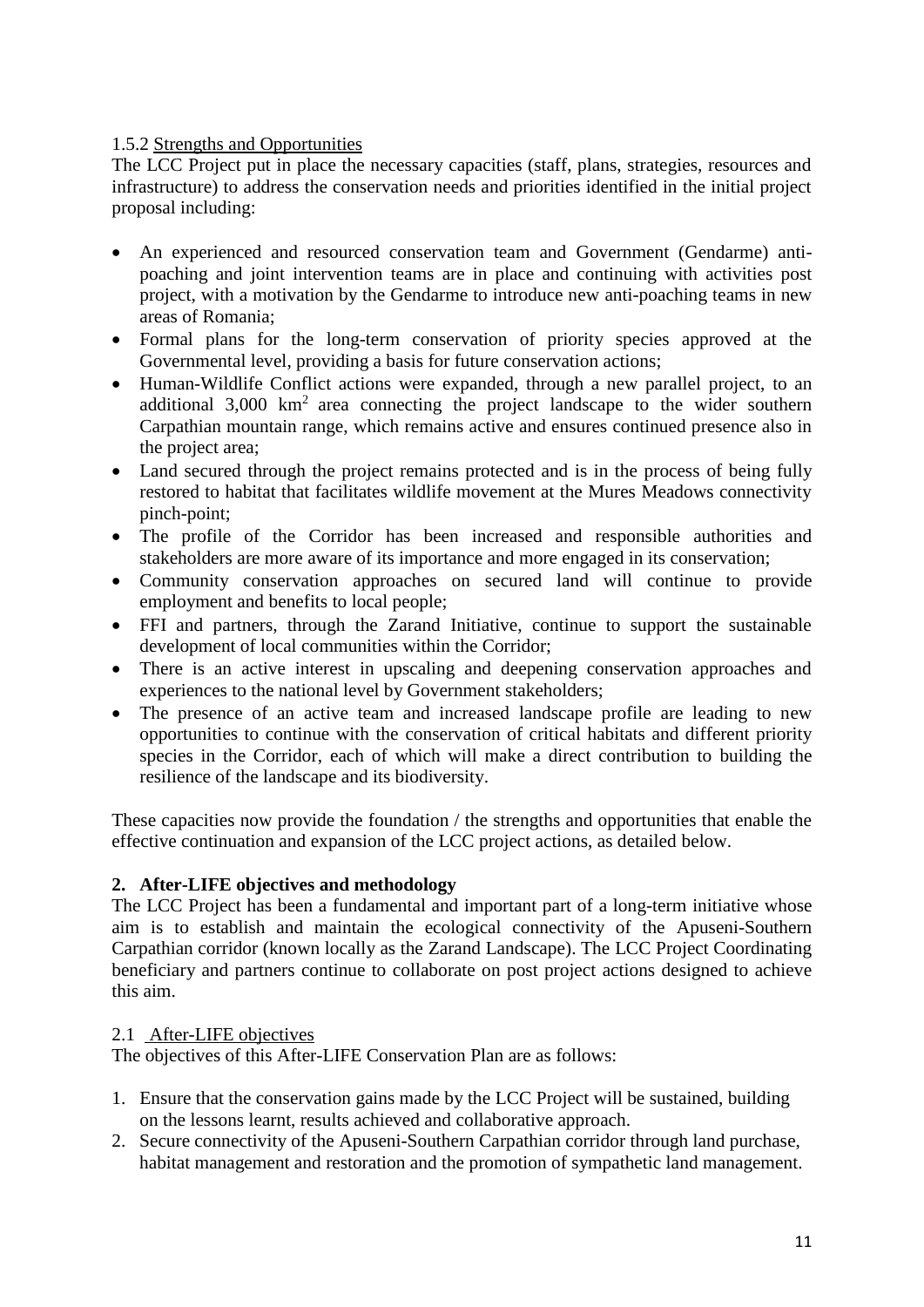- 3. Facilitate coexistence between carnivores and people within the Apuseni-Southern Carpathian corridor through addressing threats of human wildlife conflict and poaching of bears and wolves and associated prey species within the corridor.
- 4. Secure and enhance other priority key species populations and their habitats in order to protect these species in their own right and to contribute to further building the resilience of the Apuseni-Southern Carpathian corridor.
- 5. Promote and increase capacity for integrated conservation and long term planning of the Apuseni-Southern Carpathian corridor and key species through training and capacity building activities.
- 6. Engage local people to achieve long term conservation of the landscape and its bear and wolf populations through improving local livelihoods and enhancing awareness, education, and governance of the local population for conservation of the landscape.

The key Actions required to achieve these objectives are presented in After-Life Action Plan tables below: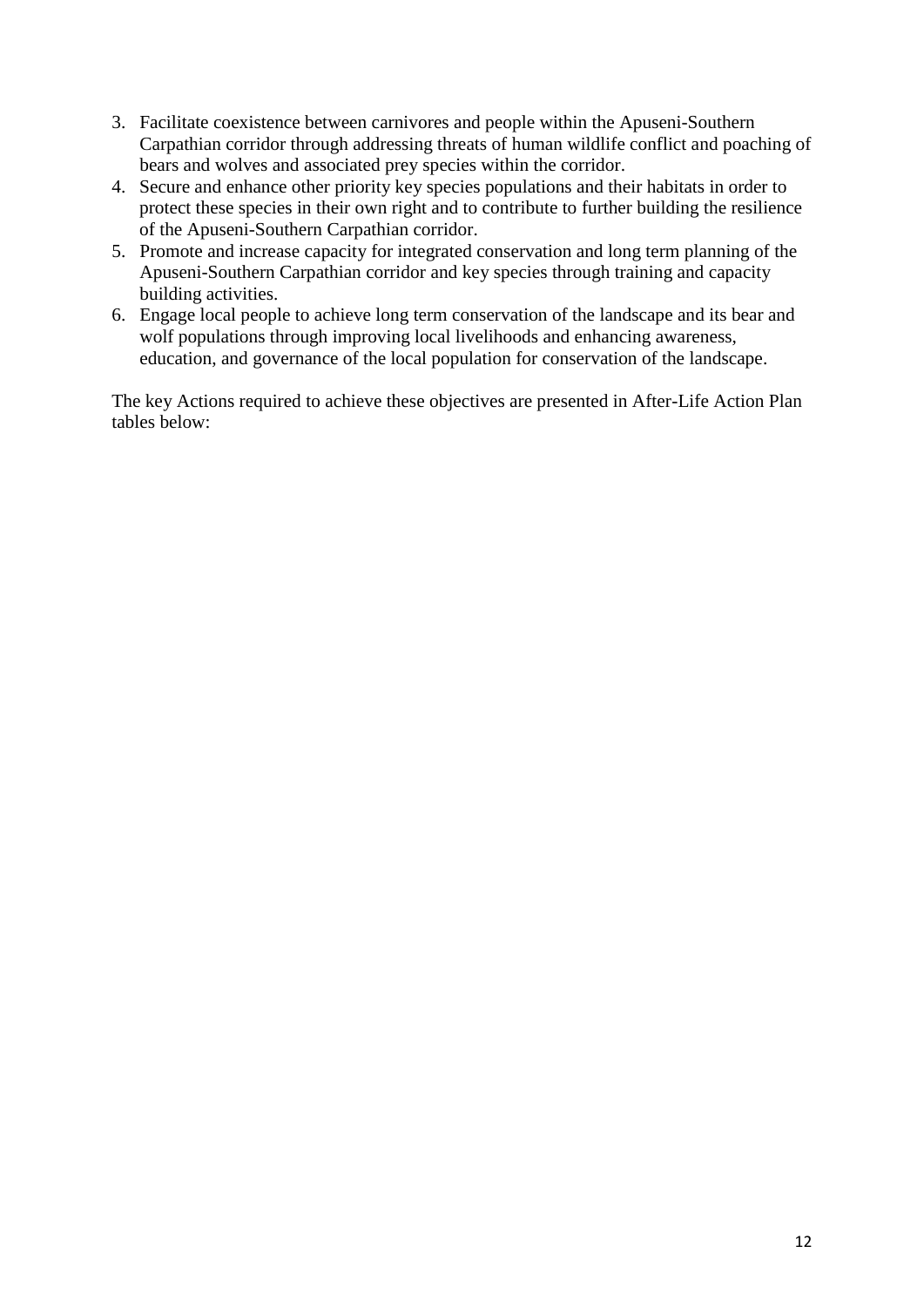### **3. After-LIFE Action Plan**

|              | <b>Objectives</b>                                                                                                                                                                                   | <b>Actions</b>                                                                                                                                                                                                                                                                     | <b>Priority</b> | <b>Timeframe</b> | Responsible<br><b>Institute</b> | <b>Funding need</b><br>& possible<br>sources*      |
|--------------|-----------------------------------------------------------------------------------------------------------------------------------------------------------------------------------------------------|------------------------------------------------------------------------------------------------------------------------------------------------------------------------------------------------------------------------------------------------------------------------------------|-----------------|------------------|---------------------------------|----------------------------------------------------|
|              | Ensure that the<br>conservation gains made<br>by the LCC Project will<br>be sustained, building on                                                                                                  | 1.1 Maintain an experienced and resourced local conservation team tasked<br>with enhancing the stakeholder and local community network and<br>continue with conservation actions within the Corridor and expand<br>actions to connect areas, as well as to other priority species. |                 | 2020-2024        | FFI & AZ                        | €150,000 per<br>year from<br>diverse sources.      |
| achieved and | the lessons learnt, results<br>collaborative approach                                                                                                                                               | 1.2 Develop and implement a fundraising plan to secure funding for<br>After-LIFE actions.                                                                                                                                                                                          |                 | 2020-2024        | FFI & AZ                        | FFI Internal                                       |
|              |                                                                                                                                                                                                     | 2.1 Restore 25 ha of land purchased but not planned for restoration<br>through the LCC Project within Defileul Muresului Natura 2000 site.                                                                                                                                         | $\overline{2}$  | 2020-2022        | <b>FFI</b>                      | €50,000<br>Diverse sources                         |
|              |                                                                                                                                                                                                     | 2.2 Purchase a further 21 hectares of land in Mures meadows to complete<br>the securing of micro-corridors 1 (3ha), 6 (5ha), 7 (10ha), and 8 (3ha),<br>within Defileul Muresului and Podiseul-Lipovei-Poiana Rusca Natura<br>2000 sites.                                           | $\overline{2}$  | 2020-2024        | <b>FFI</b>                      | €200,000<br>Investment<br>funds                    |
| 2.           | Secure connectivity of<br>the Apuseni-Southern<br>Carpathian corridor<br>through land purchase,<br>habitat management and<br>restoration and the<br>promotion of<br>sympathetic land<br>management. | 2.3 Monitor landscape connectivity of the 133 ha of land purchased in the<br>Mures Meadows and assess contribution to connectivity within<br>Defileul Muresului Natura 2000 site.                                                                                                  |                 | 2020, 2022       | FFI & AZ                        | €50,000<br>Diverse sources                         |
|              |                                                                                                                                                                                                     | 2.4 Monitor and assess landscape connectivity across the Corridor,<br>especially at two new key pinch-points impacted by infrastructure<br>development and develop mitigations (Muntii Bihor and Coridorul M.<br>Bihorului – Codru Moma Natura 2000 sites).                        |                 | 2019-2020        | FFI & AZ                        | €50,000<br>Trusts & Fdns<br><b>Statutory funds</b> |
|              |                                                                                                                                                                                                     | 2.5 For 2.2 (and 2.4 if mitigations is requried) assess feasibility and<br>complete land title investigations of potential parcels to be purchased.                                                                                                                                | $\mathbf{2}$    | 2020-2024        | <b>FFI</b>                      | €10,000<br>Trusts & Fdns                           |
|              |                                                                                                                                                                                                     | 2.6 Develop a land purchase plan to secure the finances needed to secure<br>the total land area required to complete micro-corridors 6, 7 and 8 in<br>Defileul Mureșului Natura 2000 site.                                                                                         | $\mathbf{2}$    | 2020-2021        | <b>FFI</b>                      | €15,000<br>Trusts & Fdns                           |
|              |                                                                                                                                                                                                     | 2.7 Develop a sustainable business approach to generate income from the<br>management of the purchased land and use this to fund land<br>management and for investments in conservation actions.                                                                                   |                 | 2019-2020        | <b>FFI</b>                      | €20,000<br>Ethical<br>Investment fund              |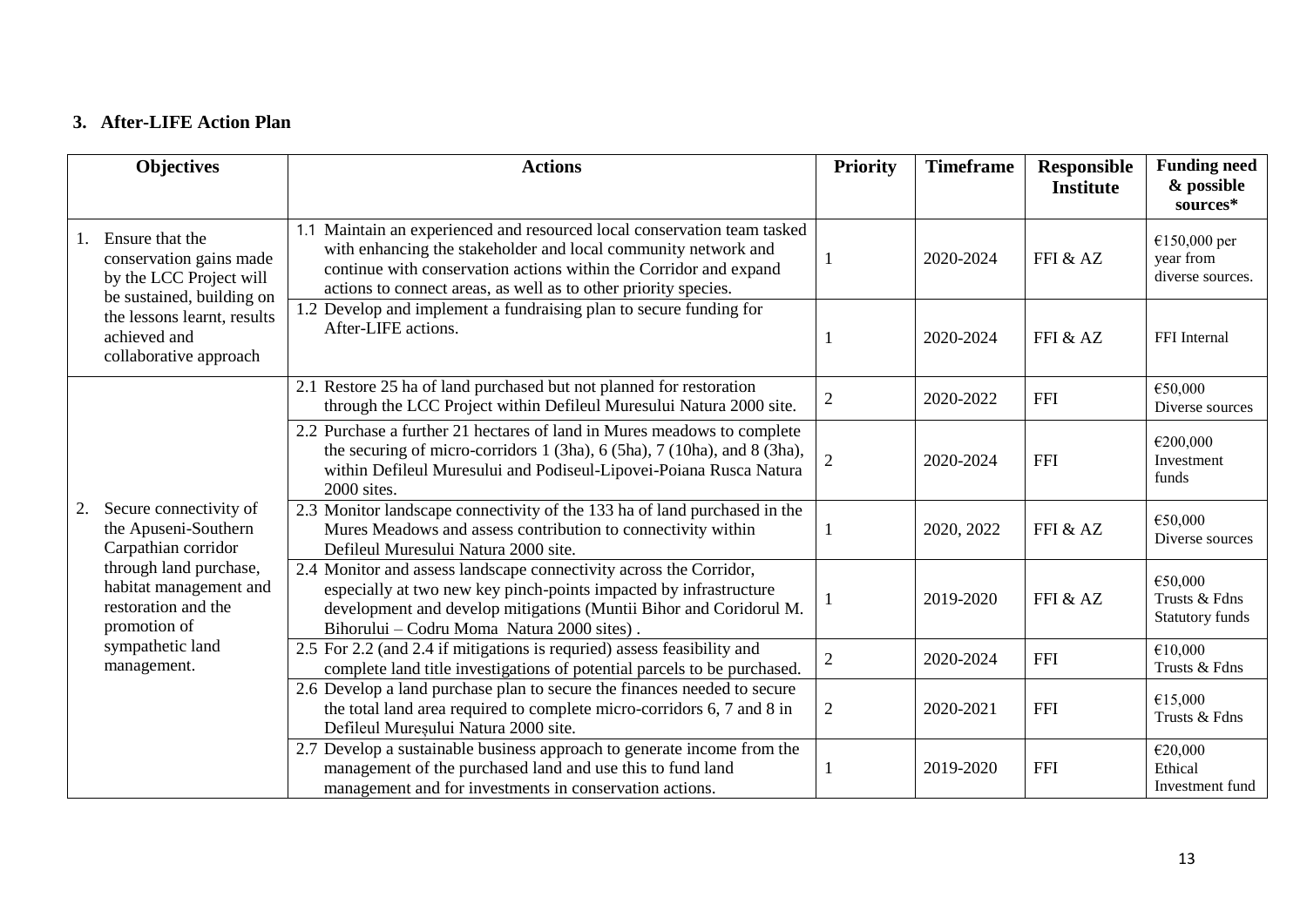|    | <b>Objectives</b>                                                                                                                                                                                                                                                                                                                                                              | <b>Actions</b>                                                                                                                                                                                                                                                                                          | Priority       | <b>Timeframe</b> | <b>Responsible</b><br><b>Institute</b> | <b>Funding need</b><br>& possible<br>sources*       |
|----|--------------------------------------------------------------------------------------------------------------------------------------------------------------------------------------------------------------------------------------------------------------------------------------------------------------------------------------------------------------------------------|---------------------------------------------------------------------------------------------------------------------------------------------------------------------------------------------------------------------------------------------------------------------------------------------------------|----------------|------------------|----------------------------------------|-----------------------------------------------------|
|    |                                                                                                                                                                                                                                                                                                                                                                                | 2.9 Continue with harmonisation activities with game managers<br>(monitoring, damage prevention, anti-poaching), foresters & hunters.                                                                                                                                                                   |                | 2019-2021        | AZ, RG, HM,<br><b>PAM</b>              | €300,000<br><b>National Funds</b><br>(POIM), LIFE+  |
|    |                                                                                                                                                                                                                                                                                                                                                                                | Contribute to revision of technical norms for forestry and hunting.<br>2.10                                                                                                                                                                                                                             | $\overline{2}$ | $2019 - 2023$    | AZ, MoE                                | $\overline{\epsilon}$ 5,000<br>Internal funds       |
|    |                                                                                                                                                                                                                                                                                                                                                                                | Develop EIA guidelines for forest management plans.<br>2.11                                                                                                                                                                                                                                             | $\overline{2}$ | 2019 - 2023      | AZ, ANPM                               | €50,000<br>National funds<br>(POCA)                 |
|    |                                                                                                                                                                                                                                                                                                                                                                                | 3.1. Strengthen intervention teams' ability to respond to attacks on<br>livestock, verify damages and translocate animals.                                                                                                                                                                              | $\mathfrak{2}$ | 2020-2024        | FFI, AZ, RG                            | E200,000<br>Trusts & Fdns<br>Statutory funds        |
| 3. | Facilitate coexistence<br>between carnivores and<br>people within the<br>Apuseni-Southern<br>Carpathian corridor<br>through addressing<br>threats of human wildlife<br>conflict and poaching of<br>bears and wolves and<br>associated prey species<br>within the Corridor and<br>establish a veterinary<br>service to support both<br>wildlife and farmers<br>across the area. | 3.2. Deliver training to new Gendarme staff and units at the Hunedoara<br>and other counties level, relevant to the Corridor, and provide support<br>for all the counties within the Corridor in emergency preparedness<br>management activities for dangerous wild animals.                            |                | 2020-2024        | RG                                     | €100,000<br>Statutory funds                         |
|    |                                                                                                                                                                                                                                                                                                                                                                                | 3.3. Maintain GIRG Anti-poaching teams and patrols established during<br>the LCC project including upkeep of equipment, patrol database and<br>maps and annual reporting protocols.                                                                                                                     | 1              | 2020-2024        | RG                                     | $€12,000 -$<br>€15,000<br>State funds               |
|    |                                                                                                                                                                                                                                                                                                                                                                                | 3.4. Maintain existing and build relationships with local communities,<br>people (such as farmers) and interest groups (including hunting<br>associations and local authorities) in connecting areas and develop our<br>understanding of the agricultural and land-use practices across this<br>region. | $\overline{2}$ | 2020-2024        | FFI, AZ, RG                            | €200,000<br>Trusts & Fdns<br><b>Statutory funds</b> |
|    |                                                                                                                                                                                                                                                                                                                                                                                | 3.5. Conduct surveys to ascertain livestock numbers and level and severity<br>of conflict problems in connecting areas.                                                                                                                                                                                 | 3              | 2020-2023        | FFI, AZ                                | €50,000<br>Trusts & Fdns<br><b>Statutory funds</b>  |
|    |                                                                                                                                                                                                                                                                                                                                                                                | 3.6. Increase the understanding of the compensation process, including the<br>need to assess the damage, value the compensation and submit the<br>claim; explore innovative compensation schemes.                                                                                                       | -1             | 2020-2023        | FFI, AZ                                | €50,000<br>Trusts & Fdns<br><b>Statutory funds</b>  |
|    |                                                                                                                                                                                                                                                                                                                                                                                | 3.7. Provide electric fences to reduce levels of damage and conflicts by<br>reducing numbers of crops lost by farmers.                                                                                                                                                                                  |                | 2021-2024        | FFI, AZ                                | €100,000<br><b>EC</b> Agriculture<br>funding        |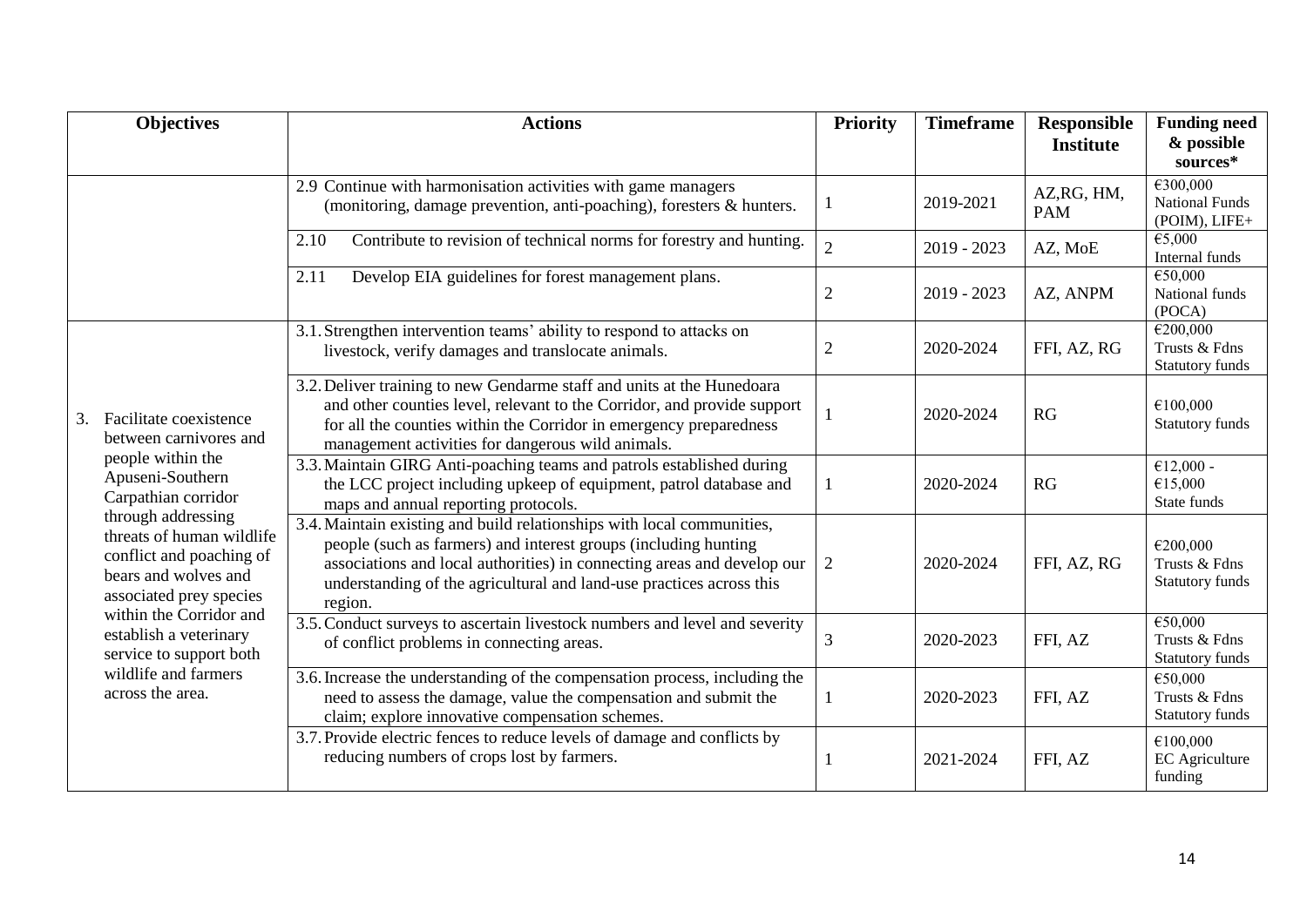|    | <b>Objectives</b>                                                                                                                                                                                | <b>Actions</b>                                                                                                                                                                                                                                                                                                                           | Priority       | <b>Timeframe</b> | <b>Responsible</b><br><b>Institute</b> | <b>Funding need</b><br>& possible<br>sources*       |
|----|--------------------------------------------------------------------------------------------------------------------------------------------------------------------------------------------------|------------------------------------------------------------------------------------------------------------------------------------------------------------------------------------------------------------------------------------------------------------------------------------------------------------------------------------------|----------------|------------------|----------------------------------------|-----------------------------------------------------|
|    |                                                                                                                                                                                                  | 3.8. Provide and train livestock guard dogs, erect electric fences and<br>support farmers in the compensation processes to mitigate incidences<br>of human-wildlife conflict.                                                                                                                                                            | 1              | 2021-2024        | FFI, AZ                                | €100,000<br>Trusts & Fdns<br>Statutory funds        |
| 4. | Secure and enhance other<br>priority key species<br>populations and their<br>habitats in order to<br>protect these and to<br>contribute to building the<br>resilience of the<br>Apuseni-Southern | 4.1 Support the implementation of the Regional Species Actions Plans for<br>bear and wolf, where possible, by leading or supporting others to<br>deliver actions that contribute to the delivery of the plan.                                                                                                                            | 1              | 2020-2024        | FFI, AZ                                | €250,000<br>Statutory funds                         |
|    |                                                                                                                                                                                                  | 4.2 Organise and facilitate annual meetings of key stakeholders to assess<br>progress on RSAP delivery to include the GIRG and 17 Natura 2000<br>site administrators within the Apuseni-Southern Carpathian Corridor.                                                                                                                    | $\overline{c}$ | 2020-2024        | FFI, AZ                                | €10,000<br>Statutory funds                          |
|    |                                                                                                                                                                                                  | 4.3 Monitor and collate data and lessons on the favourable conseravtion<br>staus of bear and wolf and feed these into future revision processes for<br>policies, plans, strategies and management approaches, with<br>involvement of the GIRG and 17 Natura 2000 site administrators<br>within the Apuseni-Southern Carpathian Corridor. | $\mathfrak{2}$ | 2020-2024        | FFI, AZ                                | €100,000<br><b>Statutory funds</b>                  |
|    | Carpathian corridor.                                                                                                                                                                             | 4.4 Lead on or support others to lead on new conservation projects that<br>will protect priority species and contribute to maintaining and<br>enhancing the resilience of the Corridor and connecting areas.                                                                                                                             | $\overline{2}$ | 2020-2024        | FFI, AZ                                | €250,000<br>Trusts & Fdns<br><b>Statutory Funds</b> |
| 5. | Promote and increase<br>capacity for integrated<br>conservation and long<br>term planning of the                                                                                                 | 5.1. Support links with national and international peer network to continue<br>building capacity for dealing with wildlife conflicts.                                                                                                                                                                                                    | $\mathfrak{2}$ | 2020-2024        | FFI, AZ                                | €50,000<br>Trusts & Fdns<br>Statutory funds         |
|    | Apuseni-Southern<br>Carpathian corridor and<br>key species through<br>training and capacity<br>building activities.                                                                              | 5.2. Strengthen scientific capacity to facilitate improved data gathering,<br>analysis, storage and share data to inform conservation activities.                                                                                                                                                                                        | $\overline{c}$ | 2020-2024        | FFI, AZ                                | €100,000<br>Trusts & Fdns<br>Statutory funds        |
| 6. | Support and promote<br>sympathetic land<br>management with                                                                                                                                       | 6.1. Deliver a participatory approach to develop a community<br>development plan for the Zarandul de Est Natura 2000 site at the heart<br>of the Apuseni-Southern Carpathian corridor.                                                                                                                                                   | $\sqrt{2}$     | 2020-2024        | FFI, AZ                                | €25,000<br>Trusts & Fdns                            |
|    | communities through<br>improvement and                                                                                                                                                           | 6.2. Maintain the multifunctional centre/milk collection facility as the hub<br>for the local communities' actions.                                                                                                                                                                                                                      | $\overline{2}$ | 2020-2024        | FFI, AZ                                | €50,000<br>Trusts & Fdns                            |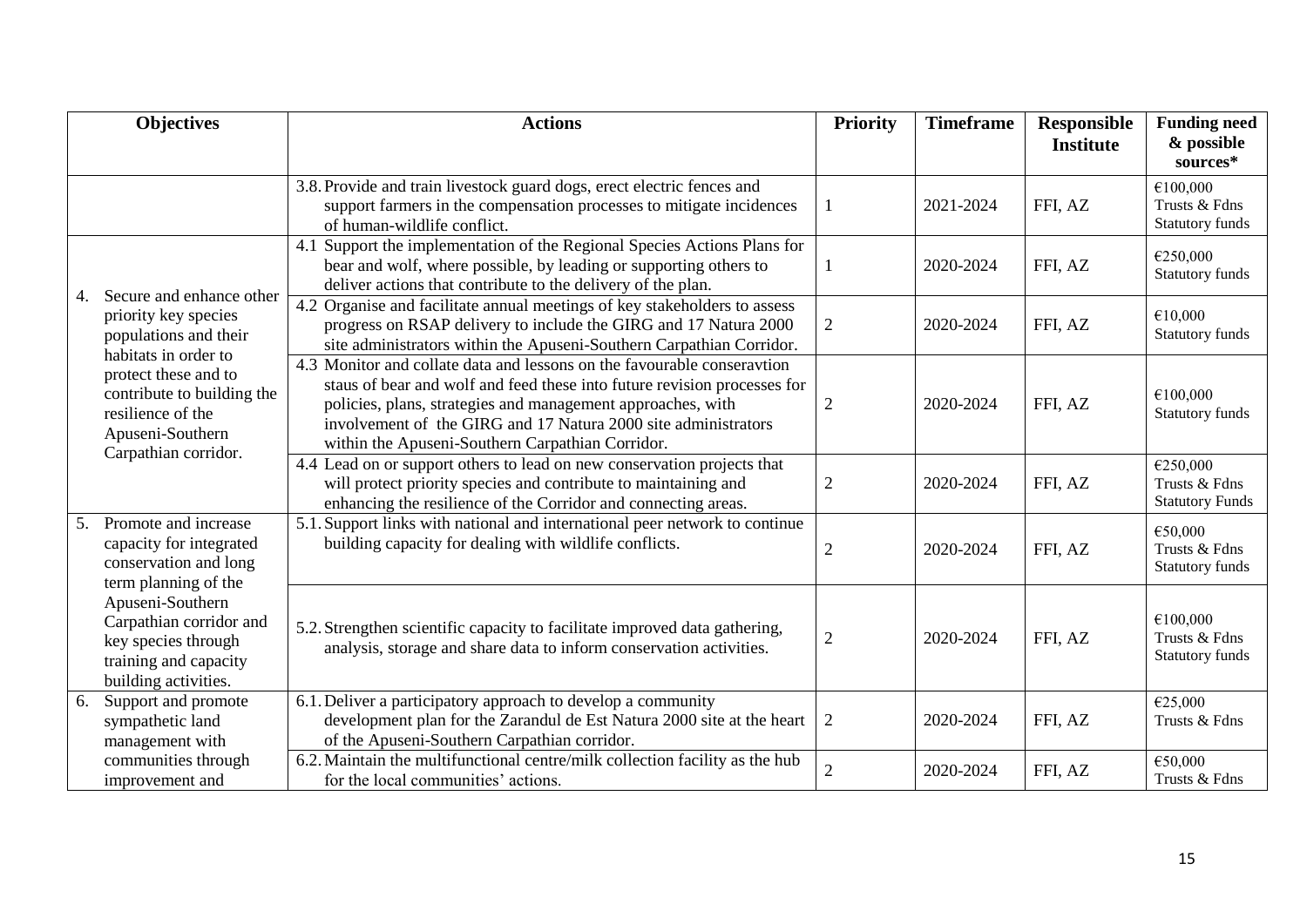| <b>Objectives</b>                                  | <b>Actions</b>                                                                                                                                                                            | <b>Priority</b> | <b>Timeframe</b> | Responsible<br><b>Institute</b> | <b>Funding need</b><br>& possible<br>sources* |
|----------------------------------------------------|-------------------------------------------------------------------------------------------------------------------------------------------------------------------------------------------|-----------------|------------------|---------------------------------|-----------------------------------------------|
| diversification of<br>livelihood activities that   | 6.3. Continue with product development, sales and marketing to support<br>dairy, honey, oils, fruits and preserves.                                                                       |                 | 2020-2024        | FFI, AZ                         | €50,000<br>Trusts & Fdns                      |
| have been delivered in<br>parallel and bring added | 6.4. Continue with activities to revive and promote local traditions and<br>culture linked to biodiversity and the conservation of the Corridor.                                          |                 | 2020-2024        | FFI, AZ                         | €15,000<br>Trusts & Fdns                      |
| value to the LCC Project.                          | 6.5. Engage local people in habitat restoration activities through paid<br>employment and the provision of other benefits to low-income<br>families.                                      |                 | 2020-2024        | FFI, AZ                         | €100,000<br>Trusts & Fdns                     |
|                                                    | 6.6. Continue with schools programme including the development of a<br>teaching module for elementary and secondary schools on large<br>carnivores and their behaviours in modern Europe. |                 | 2020-2024        | FFI, AZ                         | €20,000<br>Trusts & Fdns                      |

Notes:

| FFI         | Fauna & Flora International                  | MoE       | Ministry of Environment |
|-------------|----------------------------------------------|-----------|-------------------------|
| AZ          | Asociata Zarand                              | <b>RG</b> | Romanian Gendarmerie    |
| <b>ANPM</b> | National Agency for Environmental Protection | <b>HM</b> | Hunting units managers  |
| PAM         | Protected area managers                      | Fdns      | <b>Foundations</b>      |

\*Funding secured at project end totals circa €730,000 and is focused primarily on actions 1.1-1.2, 2.3, 2.6-2.7, 3.1, 3.4-3.6. 3.8, 4.1, 6.1-6.5, and these actions are currently ongoing.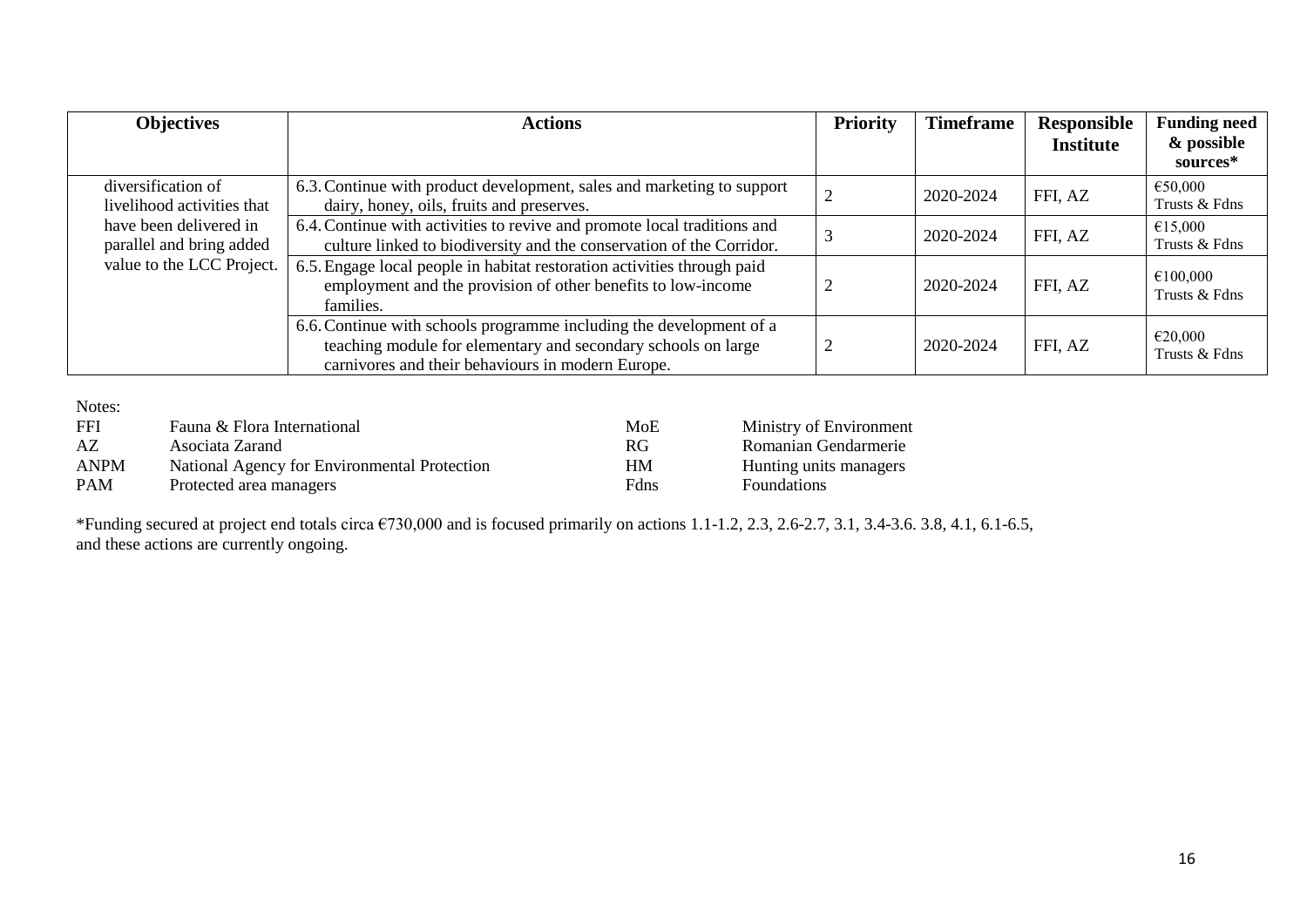#### **4. Conclusion**

It is crucial to maintain landscape connectivity within the Apuseni-Southern Carpathian corridor to ensure that bear and wolf populations in the Apuseni Mountains do not become demographically, genetically or ecologically isolated and to achieve and maintain the Favourable Conservation Status (FCS) of both species in this region of Romania. The LIFE Connect Carpathians (LCC) project was established to address key threats to the functional connectivity of the landscape and two priority species, the bear and wolf, within it. The project area covers some  $4,300 \text{km}^2$  and is home to circa 10% (663 individuals) of the Romania's population of bears and 28% of Romania's wolf population. Their conservation status is directly linked to the functionality of the corridor, which is threatened by infrastructure development, changes to land-use, conflict between people and wildlife and poaching.

The LCC Project ended on 28<sup>th</sup> February 2019 having successfully achieved its objectives. The Project provided a model for interventions at both the landscape and local scale to address connectivity issues, from which others may now learn. The project adopted a participatory approach engaging stakeholders in all project actions to increase the functional connectivity of the corridor and to improve the conservation status of priority species. Stakeholders benefited from increased awareness and through direct benefits from project activities; such that stakeholders are now more supportive of conservation. Partners benefited from increased capacity, such that each partner is able to continue focusing on the landscape and priority species conservation post project.

However, many of the threats are enduring and need to be addressed consistently and effectively over the long-term. Further, the location, size, habitat and land use structures and other complexities of the Corridor, and its many stakeholders and their changing interests, predetermine that continued work is required to maintain conservation gains and to address increasing or new threats to connectivity and priority species. Threats remain from: transport infrastructure developments, human-wildlife conflicts, poaching and other wildlife related crime and incidences and potential disease outbreaks linked to climate change. The retention of conservation capacity and the ongoing engagement of local people in future conservation actions and the provision of benefits from these are critical to ensuring conservation gains are retained in the long term. Fortunately, the LCC Project put in place the necessary capacities to address the conservation needs and priorities identified. These capacities remain in place and provide a foundation for the delivery of actions detailed in this AFTER-LIFE Conservation Plan.

The Plan includes 6 objectives to be delivered through 36 actions designed to ensure that the conservation gains made by the LCC Project will be sustained. The first objective is to build on the lessons learned, results achieved and collaborative approach taken by the LCC project in order to achieve the remaining 5 objectives of: Objective 2) Securing connectivity of the Apuseni-Southern Carpathian corridor; 3) Facilitating coexistence between carnivores and people within the Apuseni-Southern Carpathian corridor; 4) Securing and enhancing other priority key species populations and their habitats to further build the resilience of the Landscape; 5) Promoting and increasing capacity for integrated conservation and long term planning through training and capacity building activities, and; 6) Engaging local people to achieve long term conservation goals through improving local livelihoods.